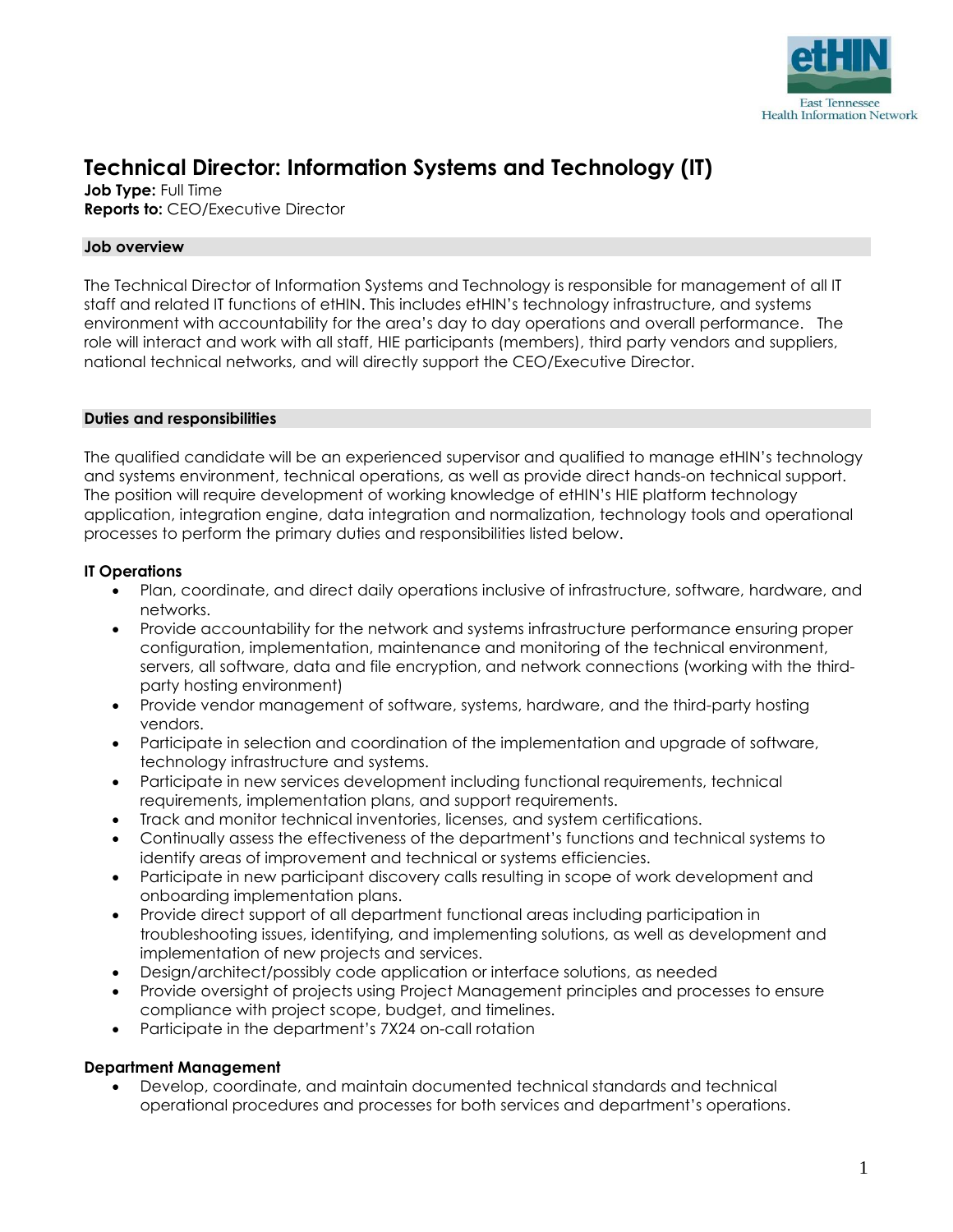

- Participate in development and maintaining policies and procedures.
- Develop, implement, and monitor department metrics and performance statistics for performance improvement and identification of efficiencies and best practices.
- Monitor performance trends and metrics to develop recommendations for service delivery and department performance improvements.
- Participate in development and maintenance of user training materials, use case documentation, participant (member) onboarding guides, etc.

### **Privacy and Security**

- Support the organization's Business Continuity Management (BCM) and disaster recovery plans.
- Actively support the protection, security, and confidentiality of protected health information in daily activities and overall management of the IT department.
- Participate in updating and maintaining related documentation and standard operating procedures.
- Participate with completion of risk assessments, tabletop exercises, and other security activities; Lead implementation of action plans related to the IT staff, processes, and technology.
- Possess a working knowledge of HIPAA regulatory requirements and other HIT regulations and compliance requirements as applicable.
- Maintain confidentiality of all healthcare and business-related information gained from executing the functions of the position.

### **Staff Management**

- Provide mentorship to IT staff, promoting growth and development of skills and experience.
- Working with the CEO, participate in staff annual goal development and performance reviews.
- Provide day to day staff attendance and performance supervision of the IT Department staff.

### **Department Strategy**

- Provide recommendations to the CEO for changes and improvements in the department's workflow, operations, and cross department functions.
- Provide recommendations to the CEO for technology, systems architect, and system solutions to support existing services, new services, and IT strategic road map.
- Assist the CEO with oversight of operational and capital budgets, tracking annual expenses, and identifying unplanned expenses.
- Assist the CEO in identifying industry trends and initiatives which may impact etHIN.
- Other duties as assigned by the CEO

#### **Qualifications**

Skill/Work Experience:

- Excellent verbal and written communication skills
- Demonstrates a professional demeanor and excellent customer service
- Self-starter requiring limited supervision with ability to work independently
- Prior supervisory and coaching experience
- Excellent analytical, organizational, and documentation/writing skills
- Prior experience working with hosted applications and environments.
- Prior experience designing, testing, and delivering technical solutions and related documentation